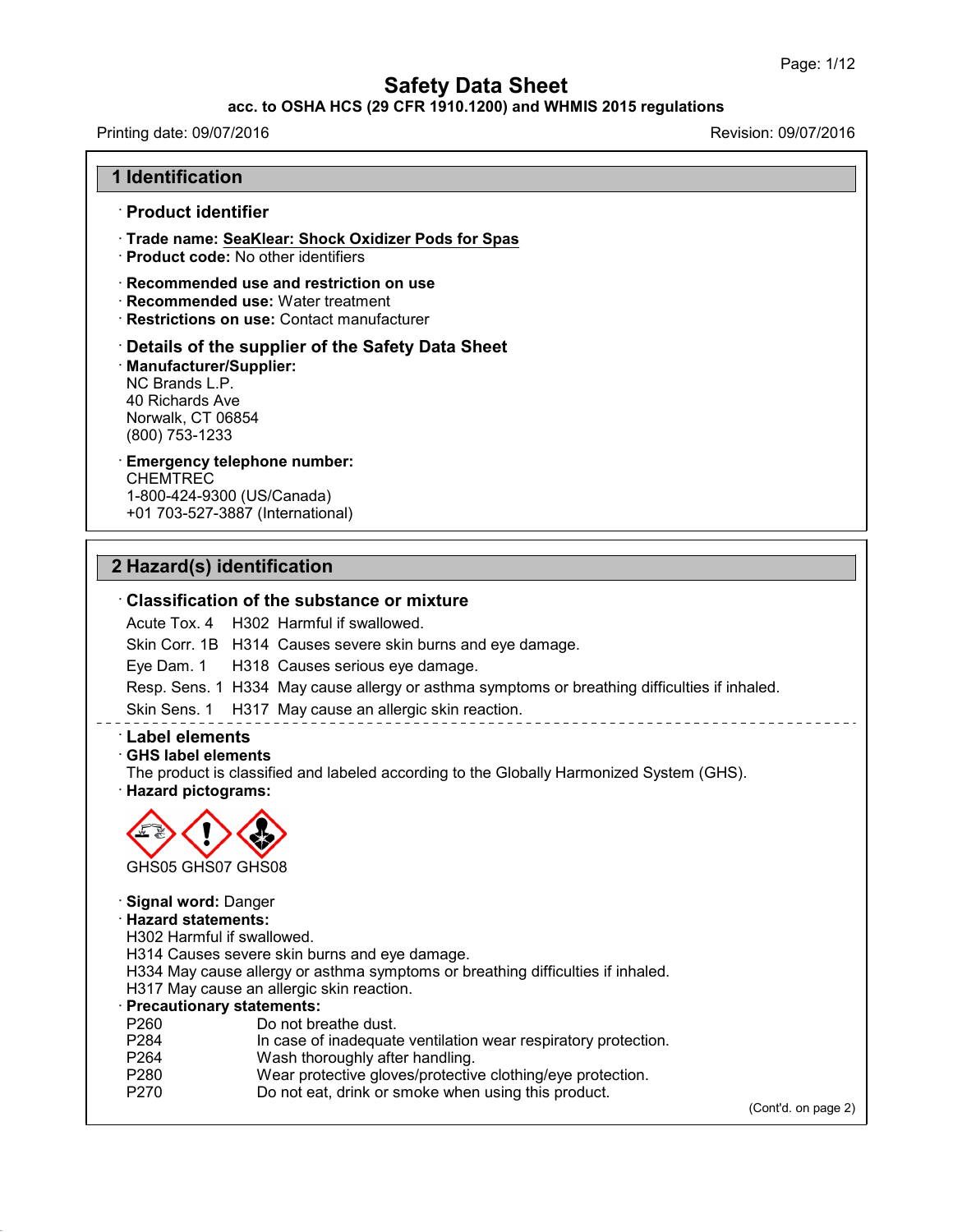**acc. to OSHA HCS (29 CFR 1910.1200) and WHMIS 2015 regulations**

Printing date: 09/07/2016 Revision: 09/07/2016

### **Trade name: SeaKlear: Shock Oxidizer Pods for Spas**

|                  | (Cont'd. of page 1)                                                                                   |
|------------------|-------------------------------------------------------------------------------------------------------|
| P <sub>272</sub> | Contaminated work clothing must not be allowed out of the workplace.                                  |
|                  | P303+P361+P353 If on skin (or hair): Take off immediately all contaminated clothing. Rinse skin with  |
|                  | water/shower.                                                                                         |
|                  | P305+P351+P338 If in eyes: Rinse cautiously with water for several minutes. Remove contact lenses, if |
|                  | present and easy to do. Continue rinsing.                                                             |
| P310             | Immediately call a POISON CENTER/doctor.                                                              |
| P304+P340        | IF INHALED: Remove person to fresh air and keep comfortable for breathing.                            |
| P342+P311        | If experiencing respiratory symptoms: Call a POISON CENTER/doctor.                                    |
| P363             | Wash contaminated clothing before reuse.                                                              |
| P333+P313        | If skin irritation or rash occurs: Get medical advice/attention.                                      |
| P301+P312        | IF SWALLOWED: Call a POISON CENTER/doctor if you feel unwell.                                         |
|                  | P301+P330+P331 If swallowed: Rinse mouth. Do NOT induce vomiting.                                     |
| P405             | Store locked up.                                                                                      |
| P <sub>501</sub> | Dispose of contents/container in accordance with local/regional/national/international                |
|                  | regulations.                                                                                          |
|                  |                                                                                                       |
|                  | Other hazards There are no other hazards not otherwise classified that have been identified.          |

## **3 Composition/information on ingredients**

#### · **Chemical characterization: Mixtures**

| Components:                                                                                                                                                                    |         |  |
|--------------------------------------------------------------------------------------------------------------------------------------------------------------------------------|---------|--|
| 70693-62-8   pentapotassium bis(peroxymonosulphate) bis(sulphate)                                                                                                              | 60-80%  |  |
| Skin Corr. 1B, H314; Eye Dam. 1, H318<br>Acute Tox. 4, H302                                                                                                                    |         |  |
| 497-19-8 sodium carbonate<br>$\diamondsuit$ Eye Irrit. 2A, H319                                                                                                                | 10-20%  |  |
| 7727-21-1 dipotassium peroxodisulphate                                                                                                                                         | $< 5\%$ |  |
| <b>EXALC</b> Ox. Sol. 3, H272<br>$\diamond$ Resp. Sens. 1, H334<br>Acute Tox. 4, H302; Skin Irrit. 2, H315; Eye Irrit. 2A, H319; Skin Sens. 1, H317;<br><b>STOT SE 3, H335</b> |         |  |
| .<br>.                                                                                                                                                                         |         |  |

#### · **Additional information:**

For the listed ingredient(s), the identity and/or exact percentage(s) are being withheld as a trade secret. For the wording of the listed Hazard Statements refer to section 16.

## **4 First-aid measures**

#### · **Description of first aid measures**

#### · **After inhalation:**

43.0

Supply fresh air and to be sure to call for a doctor. Provide oxygen treatment if affected person has difficulty breathing. In case of irregular breathing or respiratory arrest provide artificial respiration. · **After skin contact:** Immediately remove any clothing soiled by the product. Brush off loose particles from skin. Immediately wash with water and soap and rinse thoroughly.

(Cont'd. on page 3)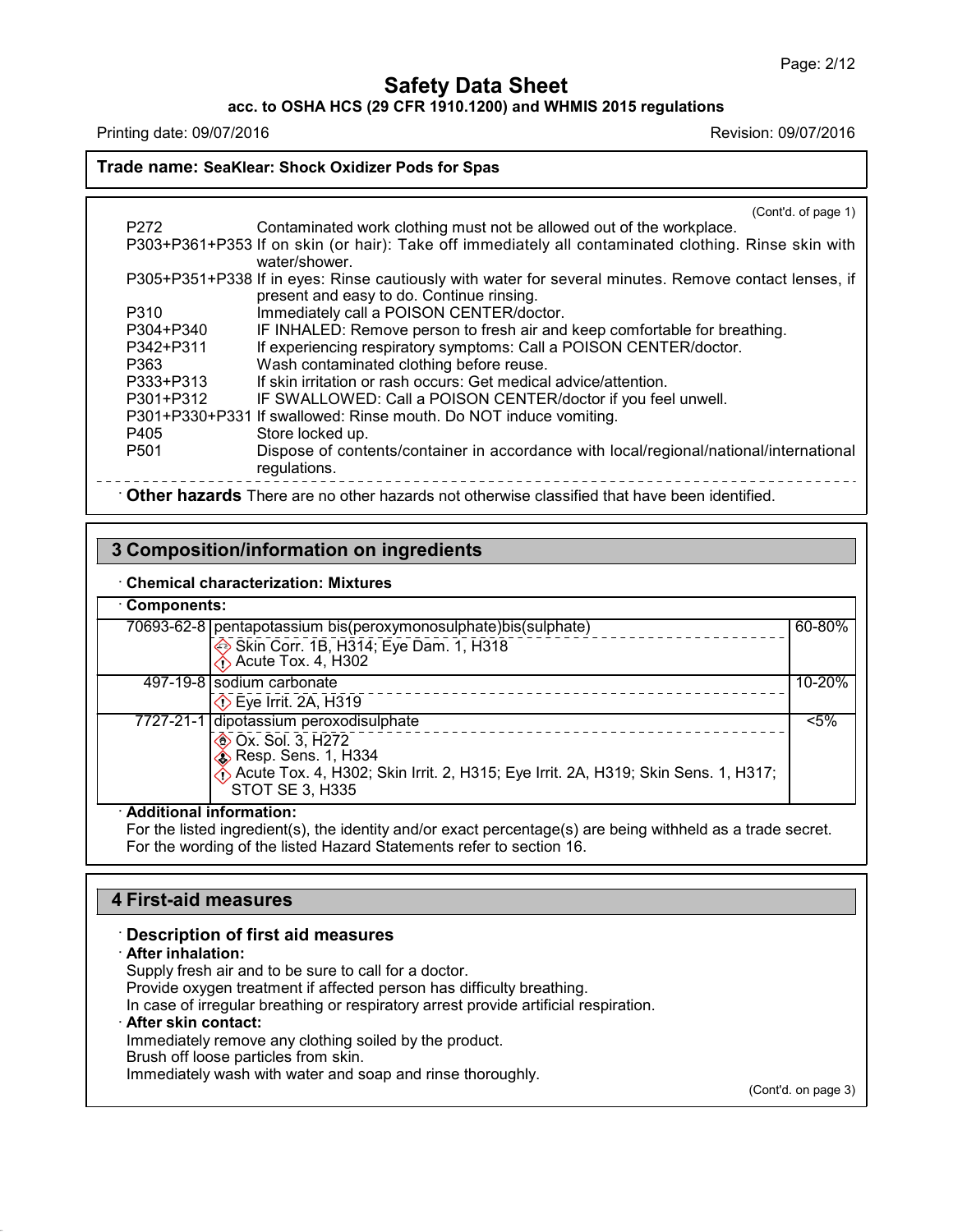**acc. to OSHA HCS (29 CFR 1910.1200) and WHMIS 2015 regulations**

Printing date: 09/07/2016 **Printing date:** 09/07/2016

| Trade name: SeaKlear: Shock Oxidizer Pods for Spas                                      |                     |
|-----------------------------------------------------------------------------------------|---------------------|
|                                                                                         | (Cont'd. of page 2) |
| If skin irritation continues, consult a doctor.                                         |                     |
| Seek immediate medical help for blistering or open wounds.                              |                     |
| · After eye contact:                                                                    |                     |
| Protect unharmed eye.                                                                   |                     |
| Remove contact lenses if worn, if possible.                                             |                     |
| Rinse opened eye for several minutes under running water. Then consult a doctor.        |                     |
| · After swallowing:                                                                     |                     |
| Rinse out mouth and then drink plenty of water.                                         |                     |
| Do not induce vomiting; immediately call for medical help.                              |                     |
| Most important symptoms and effects, both acute and delayed:                            |                     |
| Asthma attacks                                                                          |                     |
| <b>Breathing difficulty</b>                                                             |                     |
| Coughing                                                                                |                     |
| Allergic reactions<br>Danger of severe eye injury.                                      |                     |
| Strong caustic effect on skin and mucous membranes.                                     |                     |
| Gastric or intestinal disorders when ingested.                                          |                     |
| Nausea in case of ingestion.                                                            |                     |
| Vomiting.                                                                               |                     |
| Diarrhea.                                                                               |                     |
| Danger:                                                                                 |                     |
| Danger of gastric perforation.                                                          |                     |
| Danger of impaired breathing.                                                           |                     |
| Causes severe skin burns and eye damage.                                                |                     |
| May cause allergy or asthma symptoms or breathing difficulties if inhaled.              |                     |
| Harmful if swallowed.                                                                   |                     |
| Indication of any immediate medical attention and special treatment needed:             |                     |
| Medical supervision for at least 48 hours.                                              |                     |
| Severe allergic skin reaction, bronchial spasms and anaphylactic shock are possible.    |                     |
| Later observation for pneumonia and pulmonary edema.                                    |                     |
| If necessary oxygen respiration treatment.                                              |                     |
| Contains dipotassium peroxodisulphate. May produce an allergic reaction.                |                     |
| In cases of irritation to the lungs, initial treatment with cortical steroid inhalants. |                     |
| If medical advice is needed, have product container or label at hand.                   |                     |
| <b>5 Fire-fighting measures</b>                                                         |                     |
| <b>Extinguishing media</b>                                                              |                     |
| · Suitable extinguishing agents: Water spray                                            |                     |

- · **For safety reasons unsuitable extinguishing agents:** None.
- · **Special hazards arising from the substance or mixture**

Formation of toxic gases is possible during heating or in case of fire.

- · **Advice for firefighters**
- · **Protective equipment:**

Wear self-contained respiratory protective device.

Wear fully protective suit.

43.0

(Cont'd. on page 4)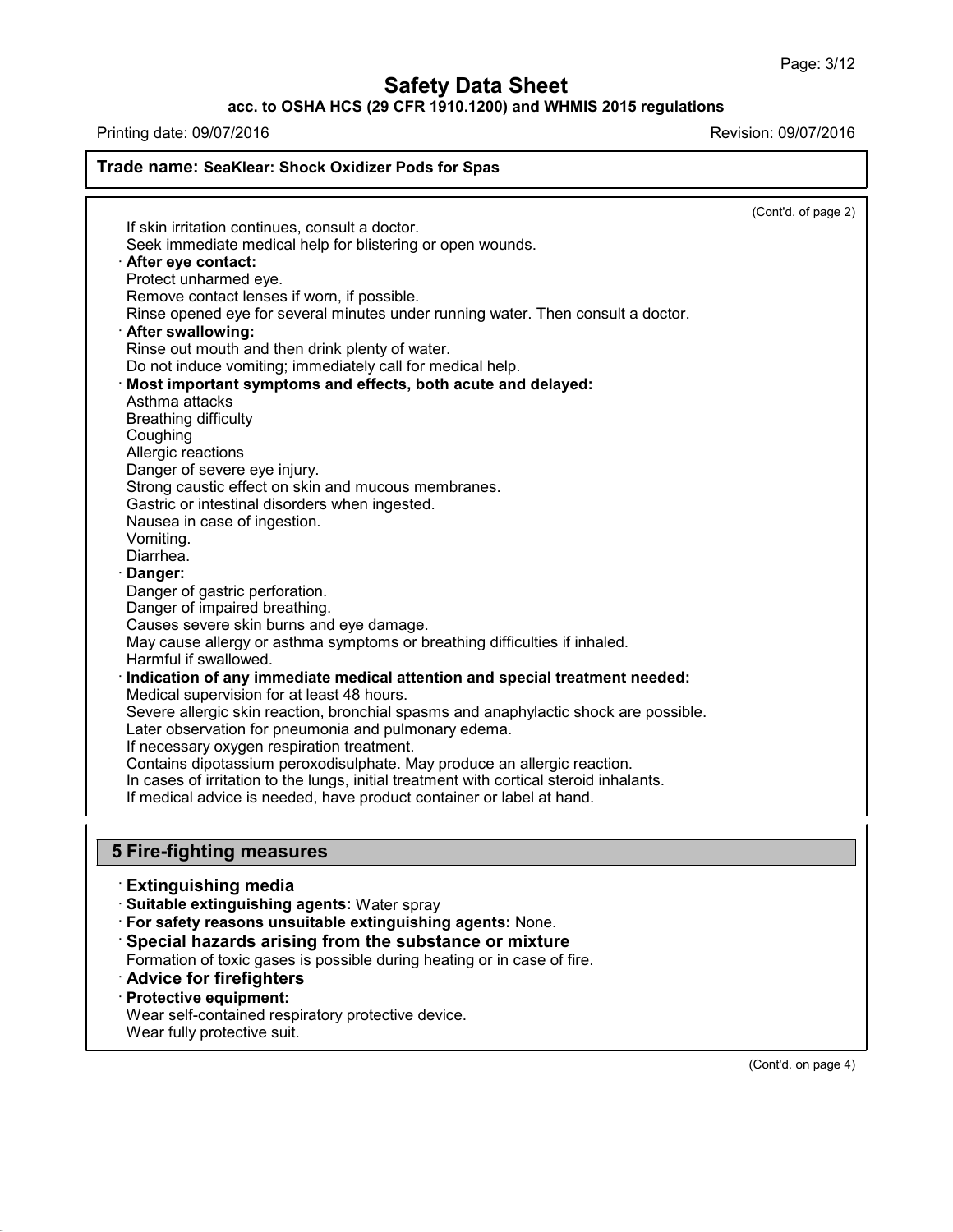**acc. to OSHA HCS (29 CFR 1910.1200) and WHMIS 2015 regulations**

Printing date: 09/07/2016 **Revision: 09/07/2016** 

## **Trade name: SeaKlear: Shock Oxidizer Pods for Spas**

(Cont'd. of page 3)

# **6 Accidental release measures**

| Ensure adequate ventilation.<br>Use personal protective equipment as required.<br>Avoid formation of dust.<br>Do not breathe dust.<br>· Environmental precautions: Do not allow to enter sewers/ surface or ground water.<br>Methods and material for containment and cleaning up:<br>Pick up mechanically.<br>Send for recovery or disposal in suitable receptacles.<br><b>Reference to other sections:</b><br>See Section 7 for information on safe handling.<br>See Section 8 for information on personal protection equipment.<br>See Section 13 for disposal information. |
|--------------------------------------------------------------------------------------------------------------------------------------------------------------------------------------------------------------------------------------------------------------------------------------------------------------------------------------------------------------------------------------------------------------------------------------------------------------------------------------------------------------------------------------------------------------------------------|
|                                                                                                                                                                                                                                                                                                                                                                                                                                                                                                                                                                                |
| <b>7 Handling and storage</b>                                                                                                                                                                                                                                                                                                                                                                                                                                                                                                                                                  |
| · Handling<br>· Precautions for safe handling:<br>Use only in well ventilated areas.<br>Prevent formation of dust.<br>Any deposit of dust which cannot be avoided must be regularly removed.<br>· Information about protection against explosions and fires:<br>Keep ignition sources away - Do not smoke.<br>Emergency cooling must be available in case of nearby fire.<br>Keep respiratory protective device available.                                                                                                                                                     |
| Conditions for safe storage, including any incompatibilities<br>· Storage<br>Requirements to be met by storerooms and receptacles:<br>Storage area should be dry and well-ventilated.<br>· Information about storage in one common storage facility:<br>Store away from foodstuffs.<br>Store away from reducing agents.<br>Store away from flammable substances.<br>Store away from metals.<br>Do not store together with textiles.<br>· Further information about storage conditions:                                                                                         |

· **Personal precautions, protective equipment and emergency procedures:**

Protect from humidity and water.

Keep containers tightly sealed.

43.0

· **Specific end use(s):** No relevant information available.

(Cont'd. on page 5)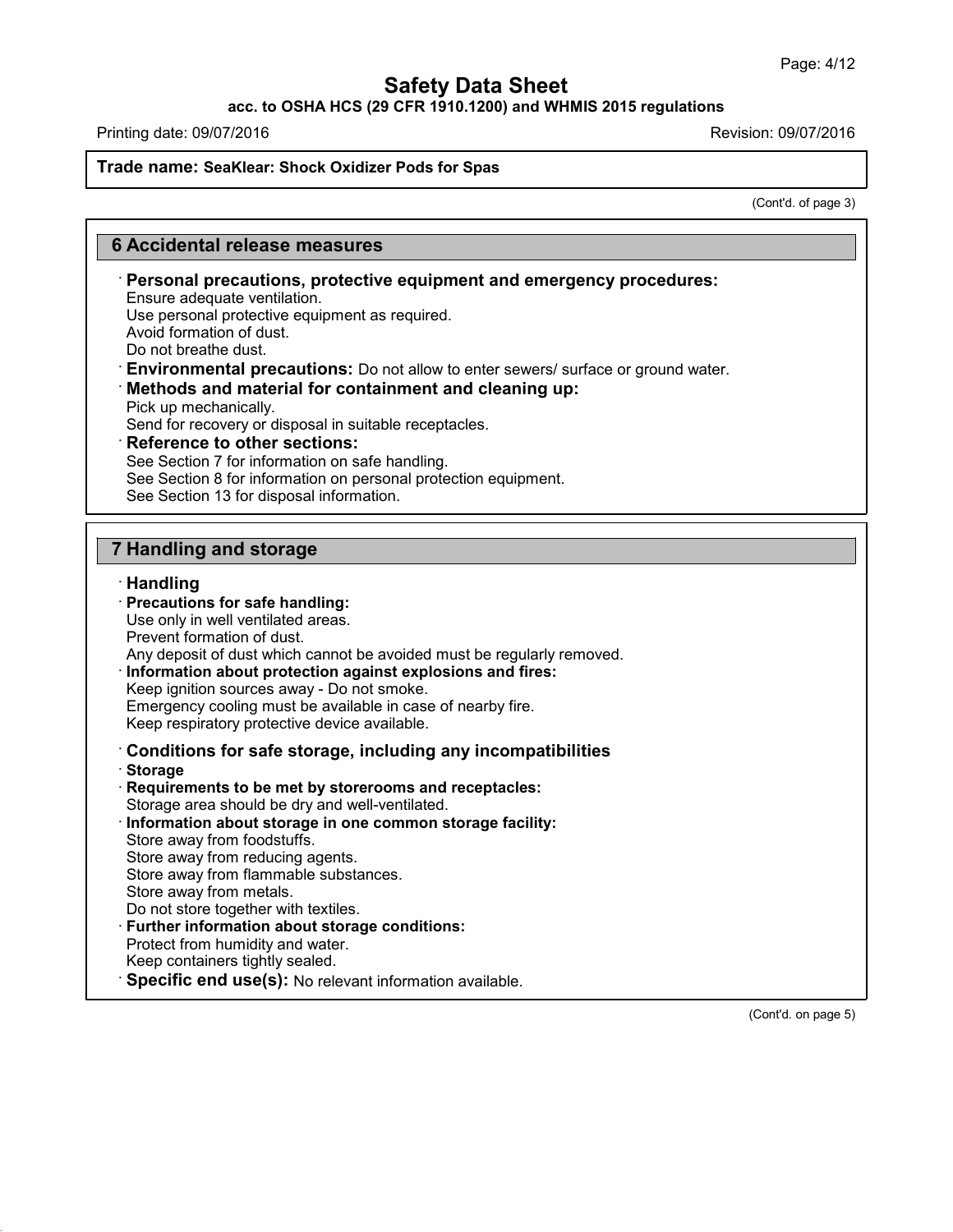**acc. to OSHA HCS (29 CFR 1910.1200) and WHMIS 2015 regulations**

Printing date: 09/07/2016 **Revision: 09/07/2016** 

43.0

**Trade name: SeaKlear: Shock Oxidizer Pods for Spas**

(Cont'd. of page 4)

| <b>Control parameters</b><br>Components with limit values that require monitoring at the workplace:<br>70693-62-8 pentapotassium bis(peroxymonosulphate)bis(sulphate)<br>Long-term value: 0.1 mg/m <sup>3</sup><br><b>TLV (USA)</b><br>as Persulfates<br>EL (Canada) Long-term value: $0.1 \text{ mg/m}^3$<br>as persulfate<br>7727-21-1 dipotassium peroxodisulphate<br>Long-term value: 0.1 mg/m <sup>3</sup><br><b>TLV (USA)</b><br>as Persulfates<br>EL (Canada)   Long-term value: 0.1 mg/m <sup>3</sup><br>as persulfate<br>EV (Canada) Long-term value: 0.1 mg/m <sup>3</sup><br><b>Exposure controls</b><br>· Personal protective equipment:<br>· General protective and hygienic measures:<br>The usual precautionary measures for handling chemicals should be followed.<br>Do not breathe dust.<br>Keep away from foodstuffs, beverages and feed.<br>Immediately remove all soiled and contaminated clothing.<br>Wash hands before breaks and at the end of work.<br>Do not inhale gases / fumes / aerosols.<br>Avoid contact with the eyes and skin.<br>Engineering controls: No relevant information available.<br><b>Breathing equipment:</b><br>Wear appropriate NIOSH respirator when ventilation is inadequate and occupational exposure limits are<br>exceeded.<br>· Protection of hands:<br>Protective gloves |
|----------------------------------------------------------------------------------------------------------------------------------------------------------------------------------------------------------------------------------------------------------------------------------------------------------------------------------------------------------------------------------------------------------------------------------------------------------------------------------------------------------------------------------------------------------------------------------------------------------------------------------------------------------------------------------------------------------------------------------------------------------------------------------------------------------------------------------------------------------------------------------------------------------------------------------------------------------------------------------------------------------------------------------------------------------------------------------------------------------------------------------------------------------------------------------------------------------------------------------------------------------------------------------------------------------------------------------|
|                                                                                                                                                                                                                                                                                                                                                                                                                                                                                                                                                                                                                                                                                                                                                                                                                                                                                                                                                                                                                                                                                                                                                                                                                                                                                                                                  |
|                                                                                                                                                                                                                                                                                                                                                                                                                                                                                                                                                                                                                                                                                                                                                                                                                                                                                                                                                                                                                                                                                                                                                                                                                                                                                                                                  |
|                                                                                                                                                                                                                                                                                                                                                                                                                                                                                                                                                                                                                                                                                                                                                                                                                                                                                                                                                                                                                                                                                                                                                                                                                                                                                                                                  |
|                                                                                                                                                                                                                                                                                                                                                                                                                                                                                                                                                                                                                                                                                                                                                                                                                                                                                                                                                                                                                                                                                                                                                                                                                                                                                                                                  |
|                                                                                                                                                                                                                                                                                                                                                                                                                                                                                                                                                                                                                                                                                                                                                                                                                                                                                                                                                                                                                                                                                                                                                                                                                                                                                                                                  |
|                                                                                                                                                                                                                                                                                                                                                                                                                                                                                                                                                                                                                                                                                                                                                                                                                                                                                                                                                                                                                                                                                                                                                                                                                                                                                                                                  |
|                                                                                                                                                                                                                                                                                                                                                                                                                                                                                                                                                                                                                                                                                                                                                                                                                                                                                                                                                                                                                                                                                                                                                                                                                                                                                                                                  |
|                                                                                                                                                                                                                                                                                                                                                                                                                                                                                                                                                                                                                                                                                                                                                                                                                                                                                                                                                                                                                                                                                                                                                                                                                                                                                                                                  |
|                                                                                                                                                                                                                                                                                                                                                                                                                                                                                                                                                                                                                                                                                                                                                                                                                                                                                                                                                                                                                                                                                                                                                                                                                                                                                                                                  |
|                                                                                                                                                                                                                                                                                                                                                                                                                                                                                                                                                                                                                                                                                                                                                                                                                                                                                                                                                                                                                                                                                                                                                                                                                                                                                                                                  |
|                                                                                                                                                                                                                                                                                                                                                                                                                                                                                                                                                                                                                                                                                                                                                                                                                                                                                                                                                                                                                                                                                                                                                                                                                                                                                                                                  |
| The glove material has to be impermeable and resistant to the product/ the substance/ the preparation.<br>Eye protection:                                                                                                                                                                                                                                                                                                                                                                                                                                                                                                                                                                                                                                                                                                                                                                                                                                                                                                                                                                                                                                                                                                                                                                                                        |
| $\sim$<br>Safety glasses                                                                                                                                                                                                                                                                                                                                                                                                                                                                                                                                                                                                                                                                                                                                                                                                                                                                                                                                                                                                                                                                                                                                                                                                                                                                                                         |
| <b>Body protection: Protective work clothing</b><br>· Limitation and supervision of exposure into the environment                                                                                                                                                                                                                                                                                                                                                                                                                                                                                                                                                                                                                                                                                                                                                                                                                                                                                                                                                                                                                                                                                                                                                                                                                |
| Avoid release to the environment.<br>(Cont'd. on page 6)                                                                                                                                                                                                                                                                                                                                                                                                                                                                                                                                                                                                                                                                                                                                                                                                                                                                                                                                                                                                                                                                                                                                                                                                                                                                         |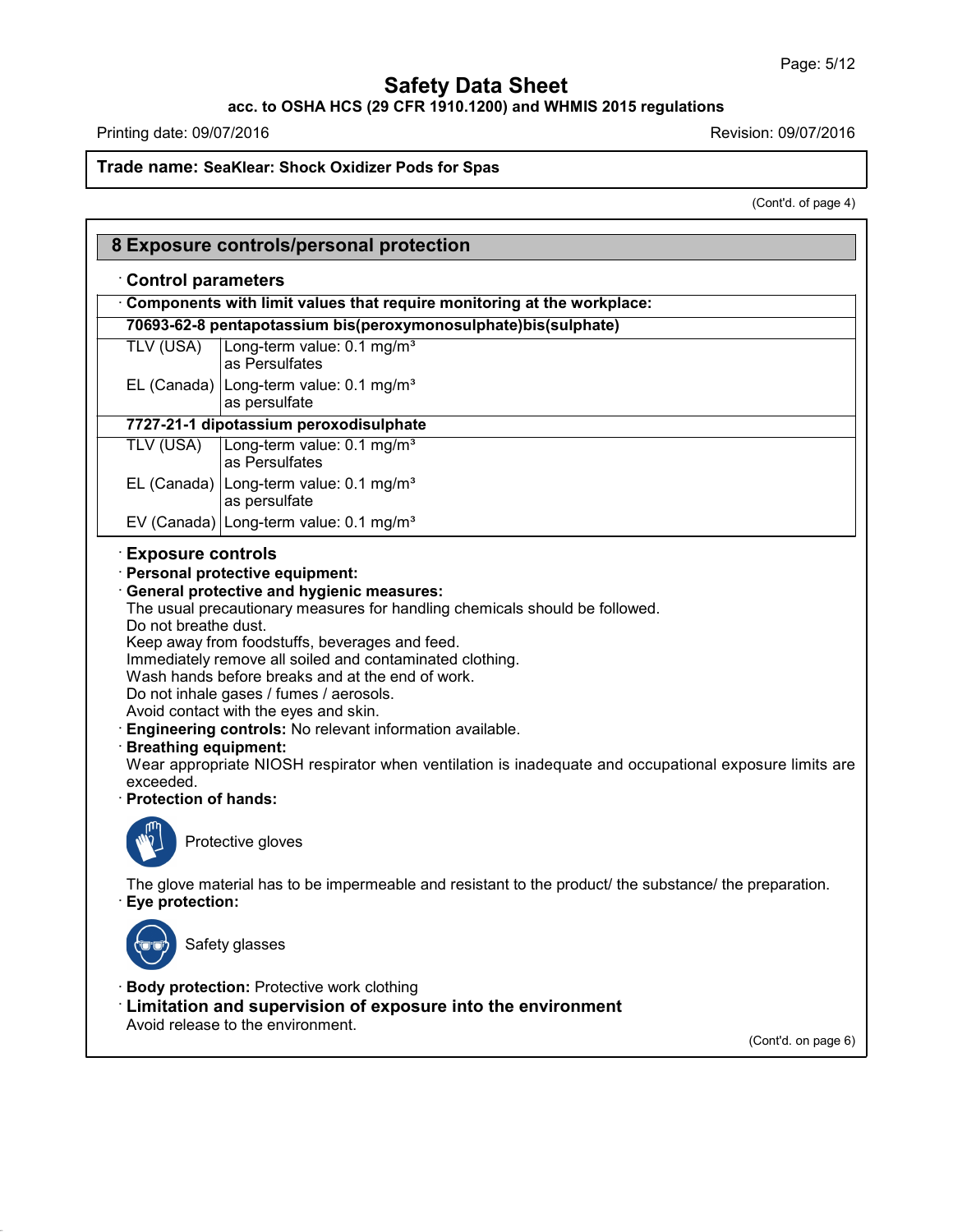**acc. to OSHA HCS (29 CFR 1910.1200) and WHMIS 2015 regulations**

Printing date: 09/07/2016 **Revision: 09/07/2016** 

**Trade name: SeaKlear: Shock Oxidizer Pods for Spas**

(Cont'd. of page 5)

· **Risk management measures** See Section 7 for additional information.

| 9 Physical and chemical properties                         |                                                   |  |
|------------------------------------------------------------|---------------------------------------------------|--|
| Information on basic physical and chemical properties      |                                                   |  |
| · Appearance:                                              |                                                   |  |
| Form:                                                      | Granulate                                         |  |
| Color:                                                     | <b>White</b>                                      |  |
| · Odor:                                                    | Odorless                                          |  |
| · Odor threshold:                                          | Not determined.                                   |  |
| · pH-value:                                                | 8.2 - 9.2 (1% solution)                           |  |
| · Melting point/Melting range:                             | Not determined.                                   |  |
| · Boiling point/Boiling range:                             | Not determined.                                   |  |
| · Flash point:                                             | Not applicable.                                   |  |
| · Flammability (solid, gaseous):                           | Contact with combustible material may cause fire. |  |
| · Auto-ignition temperature:                               | Not determined.                                   |  |
| · Decomposition temperature:                               | Not determined.                                   |  |
| Danger of explosion:                                       | Product does not present an explosion hazard.     |  |
| <b>Explosion limits</b>                                    |                                                   |  |
| Lower:                                                     | Not determined.                                   |  |
| Upper:                                                     | Not determined.                                   |  |
| · Oxidizing properties:                                    | Contains oxidizing agent.                         |  |
| · Vapor pressure:                                          | Not determined.                                   |  |
| · Density:                                                 |                                                   |  |
| Relative density at 20 °C (68 °F):                         | 2.35 g/cm <sup>3</sup> (19.611 lbs/gal)           |  |
| Vapor density:                                             | Not applicable.                                   |  |
| <b>Evaporation rate:</b>                                   | Not applicable.                                   |  |
| · Solubility in / Miscibility with                         |                                                   |  |
| Water at 22 °C (72 °F):                                    | 297-357 g/l                                       |  |
| · Partition coefficient (n-octanol/water): Not determined. |                                                   |  |
| · Viscosity                                                |                                                   |  |
| Dynamic:                                                   | Not applicable.                                   |  |
| <b>Kinematic:</b>                                          | Not applicable.                                   |  |
| <b>Other information</b>                                   | No relevant information available.                |  |

# **10 Stability and reactivity**

43.0

· **Reactivity:** No relevant information available.

· **Chemical stability:** Stable under normal temperatures and pressures.

(Cont'd. on page 7)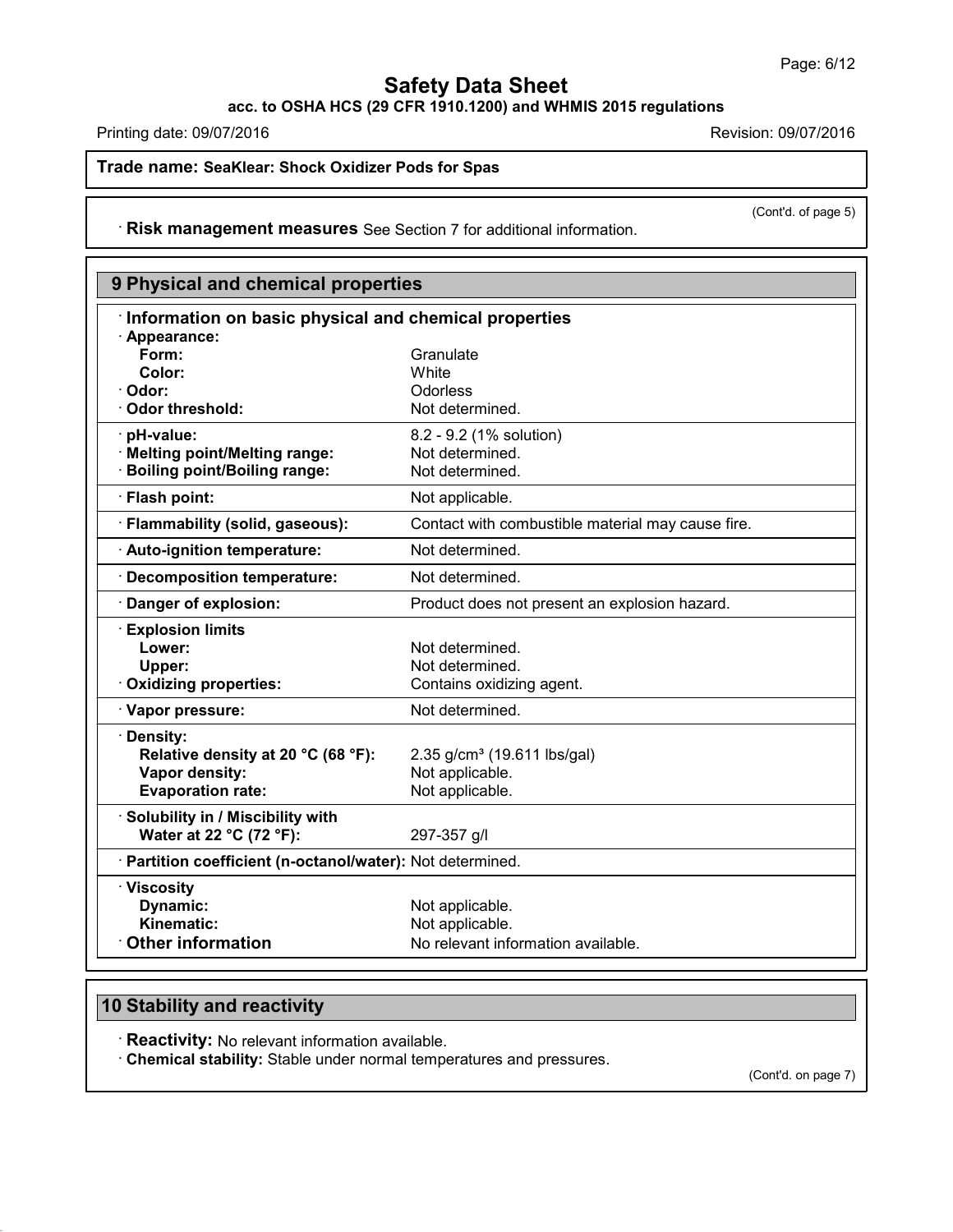## **acc. to OSHA HCS (29 CFR 1910.1200) and WHMIS 2015 regulations**

Printing date: 09/07/2016 Revision: 09/07/2016

**Trade name: SeaKlear: Shock Oxidizer Pods for Spas**

(Cont'd. of page 6)

| Reacts with organic substances.<br>Reacts with strong acids and alkali.<br>Reacts with various metals.<br>$\cdot$ Conditions to avoid:<br>Reacts with reducing agents.<br>Excessive heat.<br>· Incompatible materials:<br>Reducing agents.<br>Strong acids<br><b>Alkalis</b><br>· Hazardous decomposition products:<br>Carbon dioxide<br>Sulfur oxides (SOx)<br>Toxic metal oxide smoke |  | · Thermal decomposition / conditions to be avoided: Decomposes before melting.<br>· Possibility of hazardous reactions:<br>Reacts with reducing agents.<br>Reacts with halogenated compounds. |  |
|-----------------------------------------------------------------------------------------------------------------------------------------------------------------------------------------------------------------------------------------------------------------------------------------------------------------------------------------------------------------------------------------|--|-----------------------------------------------------------------------------------------------------------------------------------------------------------------------------------------------|--|
|-----------------------------------------------------------------------------------------------------------------------------------------------------------------------------------------------------------------------------------------------------------------------------------------------------------------------------------------------------------------------------------------|--|-----------------------------------------------------------------------------------------------------------------------------------------------------------------------------------------------|--|

## **11 Toxicological information**

· **Information on toxicological effects**

· **Acute toxicity:**

· **LD/LC50 values that are relevant for classification:**

**7727-21-1 dipotassium peroxodisulphate**

Oral LD50 802 mg/kg (rat)

· **Primary irritant effect:**

· **On the skin:** Caustic effect on skin and mucous membranes.

· **On the eye:** Strong caustic effect.

· **Sensitization:** May cause sensitisation by inhalation and skin contact.

· **IARC (International Agency for Research on Cancer):**

None of the ingredients are listed.

#### · **NTP (National Toxicology Program):**

None of the ingredients are listed.

#### · **OSHA-Ca (Occupational Safety & Health Administration):**

None of the ingredients are listed.

## · **Probable route(s) of exposure:**

Ingestion.

Inhalation.

Eye contact. Skin contact.

43.0

· **Acute effects (acute toxicity, irritation and corrosivity):** Harmful if swallowed.

· **Repeated dose toxicity:** Repeated exposures may result in skin and/or respiratory sensitivity.

· **CMR effects (carcinogenity, mutagenicity and toxicity for reproduction)**

· **Germ cell mutagenicity:** Based on available data, the classification criteria are not met.

(Cont'd. on page 8)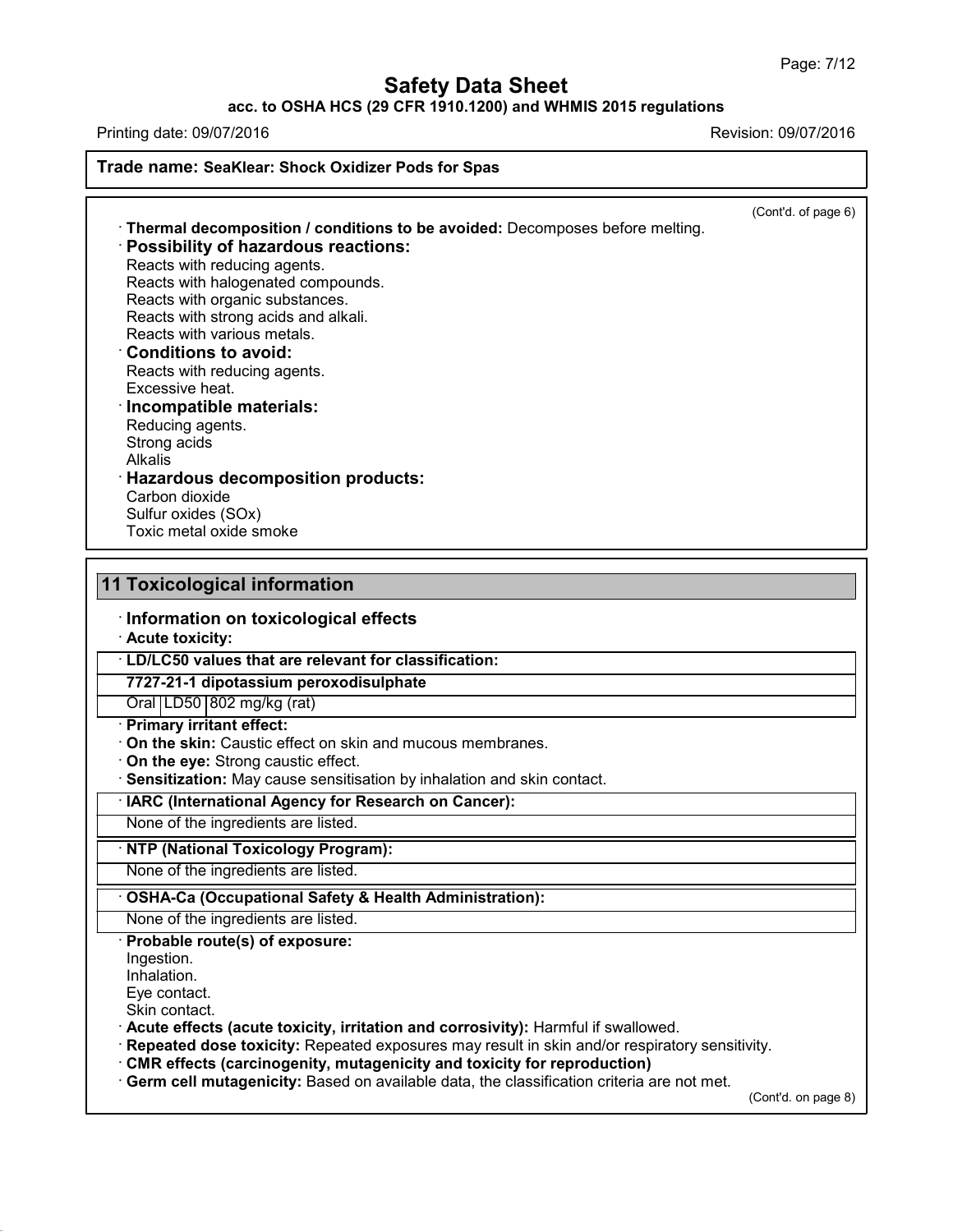**acc. to OSHA HCS (29 CFR 1910.1200) and WHMIS 2015 regulations**

Printing date: 09/07/2016 Revision: 09/07/2016

#### **Trade name: SeaKlear: Shock Oxidizer Pods for Spas**

(Cont'd. of page 7)

· **Carcinogenicity:** Based on available data, the classification criteria are not met.

· **Reproductive toxicity:** Based on available data, the classification criteria are not met.

· **STOT-single exposure:** Based on available data, the classification criteria are not met.

· **STOT-repeated exposure:** Based on available data, the classification criteria are not met.

· **Aspiration hazard:** Based on available data, the classification criteria are not met.

## **12 Ecological information**

- · **Toxicity**
- · **Aquatic toxicity** No relevant information available.
- · **Persistence and degradability** No relevant information available.
- · **Bioaccumulative potential:** No relevant information available.
- · **Mobility in soil:** No relevant information available.

· **Additional ecological information**

- · **General notes:** Do not allow product to reach ground water, water course or sewage system.
- · **Results of PBT and vPvB assessment**
- · **PBT:** Not applicable.
- · **vPvB:** Not applicable.
- · **Other adverse effects:** No relevant information available.

### **13 Disposal considerations**

### · **Waste treatment methods**

· **Recommendation:**

43.0

The user of this material has the responsibility to dispose of unused material, residues and containers in compliance with all relevant local, state and federal laws and regulations regarding treatment, storage and disposal for hazardous and nonhazardous wastes.

#### · **Uncleaned packagings**

· **Recommendation:** Disposal must be made according to official regulations.

| <b>14 Transport information</b>                                         |  |
|-------------------------------------------------------------------------|--|
| UN3260                                                                  |  |
|                                                                         |  |
| Corrosive solid, acidic, inorganic, n.o.s.<br>(Monopersulfate Compound) |  |
| CORROSIVE SOLID, ACIDIC, INORGANIC, N.O.S.<br>(Monopersulfate Compound) |  |
|                                                                         |  |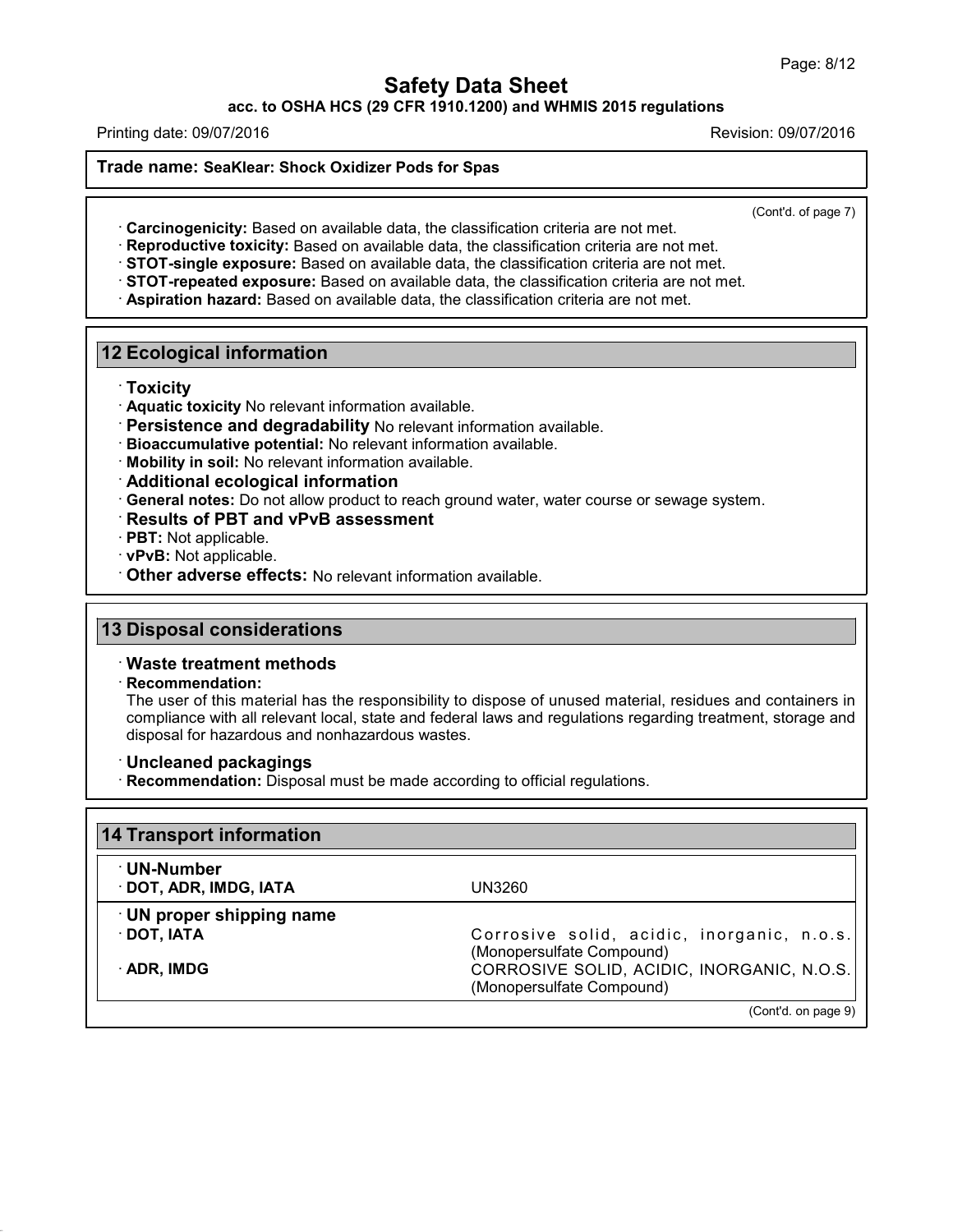## **acc. to OSHA HCS (29 CFR 1910.1200) and WHMIS 2015 regulations**

Printing date: 09/07/2016 Revision: 09/07/2016

43.0

**Trade name: SeaKlear: Shock Oxidizer Pods for Spas** (Cont'd. of page 8) · **Transport hazard class(es)** · **DOT** · **Class** 8 Corrosive substances<br> **Example:** 8 Additional 8 · **Label** 8 · **ADR** · **Class** 8 (C2) Corrosive substances<br> **Class** 8 · **Label** 8 · **IMDG, IATA** · **Class** 8 Corrosive substances<br>· Label 8 8 · **Label** 8 · **Packing group** · **DOT, ADR, IMDG, IATA** II · **Environmental hazards** · **Marine pollutant:** No · **Special precautions for user** Warning: Corrosive substances · **Danger code (Kemler):** 88  $\cdot$  **EMS** Number: **· Segregation groups Acids** Acids · **Transport in bulk according to Annex II of MARPOL73/78** and the IBC Code Not applicable. · **Transport/Additional information:** · **DOT** Limited Quantity for packages less than 30 kg gross and inner packagings less than 1 kg. (Cont'd. on page 10)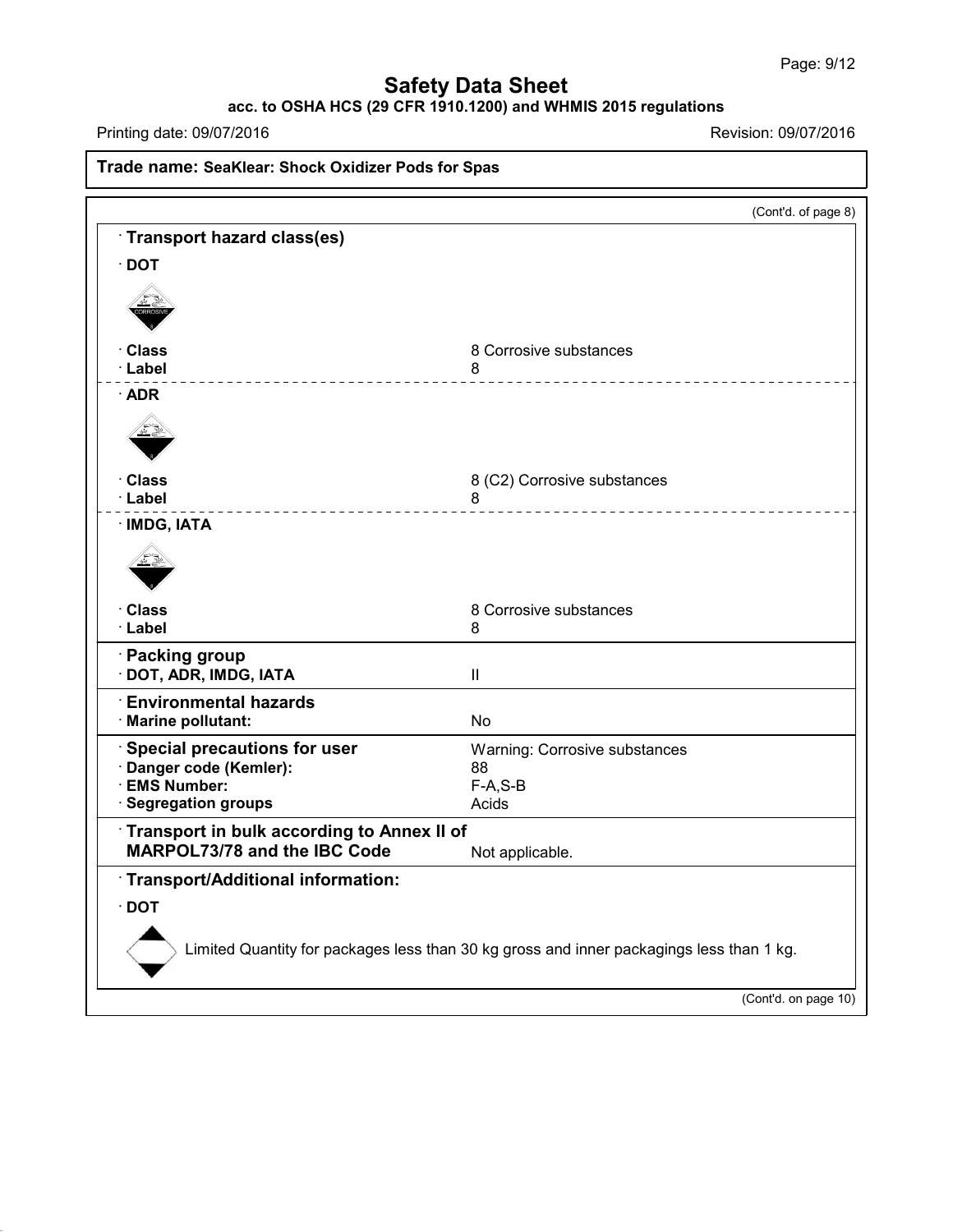**acc. to OSHA HCS (29 CFR 1910.1200) and WHMIS 2015 regulations**

Printing date: 09/07/2016 Revision: 09/07/2016

### **Trade name: SeaKlear: Shock Oxidizer Pods for Spas**

|              | (Cont'd. of page 9)                                                                        |
|--------------|--------------------------------------------------------------------------------------------|
| $\cdot$ ADR  |                                                                                            |
|              | Limited Quantity for packages less than 30 kg gross and inner packagings less than 1 kg.   |
| ∴IMDG        |                                                                                            |
|              | Limited Quantity for packages less than 30 kg gross and inner packagings less than 1 kg.   |
| $\cdot$ IATA |                                                                                            |
|              | Limited Quantity for packages less than 30 kg gross and inner packagings less than 2.5 kg. |

#### **15 Regulatory information**

· **Safety, health and environmental regulations/legislation specific for the substance or mixture** · **United States (USA)** · **SARA** · **Section 302 (extremely hazardous substances):** None of the ingredients are listed.

· **Section 355 (extremely hazardous substances):**

None of the ingredients are listed.

· **Section 313 (Specific toxic chemical listings):**

None of the ingredients are listed.

· **TSCA (Toxic Substances Control Act)**

All ingredients are listed.

· **Proposition 65 (California)**

· **Chemicals known to cause cancer:**

None of the ingredients are listed.

· **Chemicals known to cause reproductive toxicity for females:**

None of the ingredients are listed.

· **Chemicals known to cause reproductive toxicity for males:**

None of the ingredients are listed.

· **Chemicals known to cause developmental toxicity:**

None of the ingredients are listed.

43.0

(Cont'd. on page 11)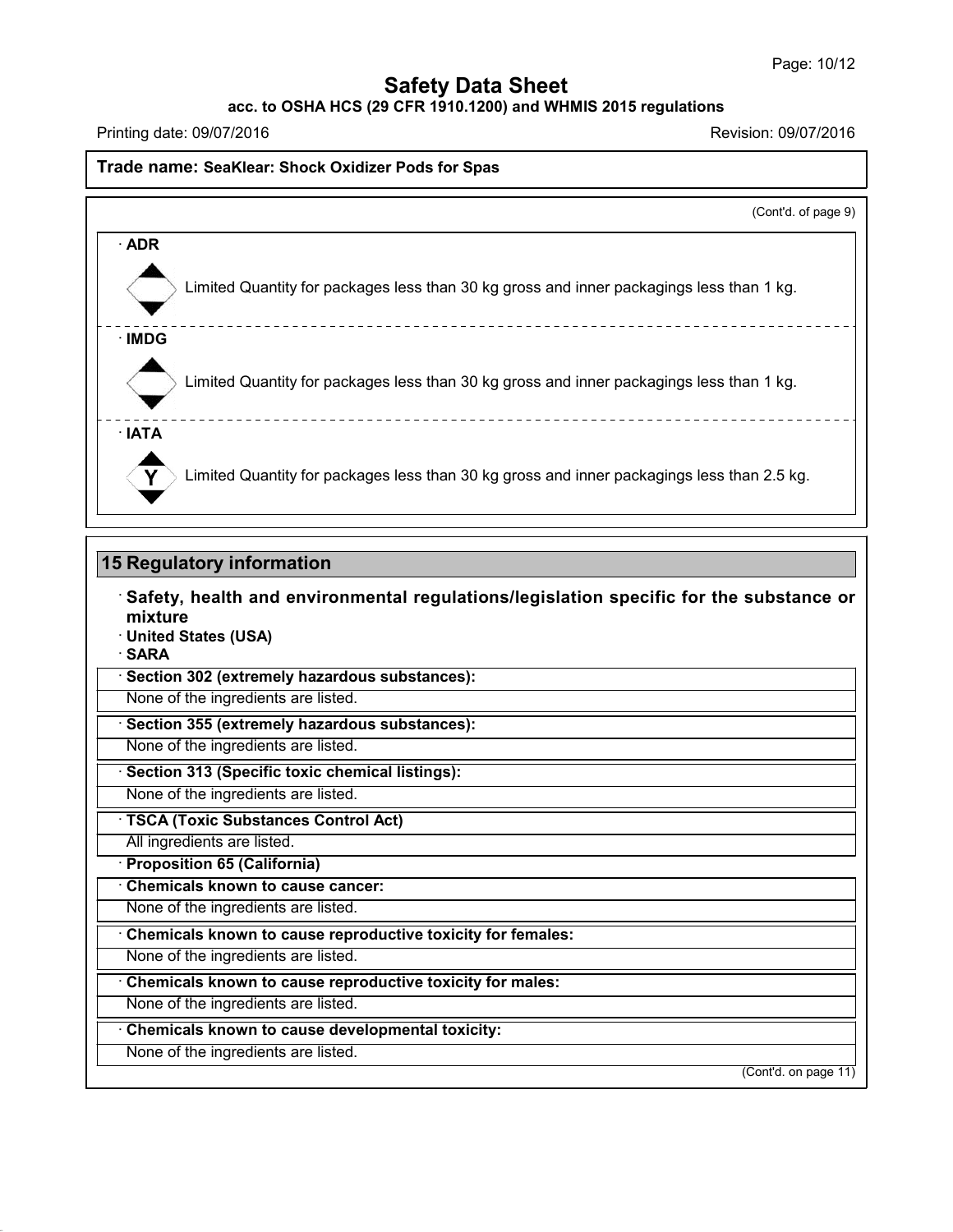**acc. to OSHA HCS (29 CFR 1910.1200) and WHMIS 2015 regulations**

Printing date: 09/07/2016 Revision: 09/07/2016

**Trade name: SeaKlear: Shock Oxidizer Pods for Spas**

(Cont'd. of page 10)

· **Carcinogenic categories**

· **EPA (Environmental Protection Agency):**

None of the ingredients are listed.

· **IARC (International Agency for Research on Cancer):**

None of the ingredients are listed.

· **NIOSH-Ca (National Institute for Occupational Safety and Health):**

None of the ingredients are listed.

· **Canadian Domestic Substances List (DSL):**

All ingredients are listed.

· **Chemical safety assessment:** A Chemical Safety Assessment has notbeen carried out.

## **16 Other information**

43.0

This information is based on our present knowledge. However, this shall not constitute a guarantee for any specific product features and shall not establish a legally valid contractual relationship.

· **Date of preparation / last revision** 09/07/2016 / -

#### · **Abbreviations and acronyms:**

ADR: European Agreement concerning the International Carriage of Dangerous Goods by Road IMDG: International Maritime Code for Dangerous Goods DOT: US Department of Transportation IATA: International Air Transport Association CAS: Chemical Abstracts Service (division of the American Chemical Society) LC50: Lethal concentration, 50 percent LD50: Lethal dose, 50 percent PBT: Persistent, Bioaccumulative and Toxic vPvB: very Persistent and very Bioaccumulative NIOSH: National Institute for Occupational Safety OSHA: Occupational Safety & Health LDLo: Lowest Lethal Dose Observed Ox. Sol. 3: Oxidizing solids – Category 3 Acute Tox. 4: Acute toxicity – Category 4 Skin Corr. 1B: Skin corrosion/irritation – Category 1B Skin Irrit. 2: Skin corrosion/irritation - Category 2 Eye Dam. 1: Serious eye damage/eye irritation – Category 1 Eye Irrit.2A: Serious eye damage/eye irritation – Category 2A Resp. Sens. 1: Respiratory sensitisation – Category 1 Skin Sens. 1: Skin sensitisation – Category 1 STOT SE 3: Specific target organ toxicity (single exposure) – Category 3 · **Sources** Website, European Chemicals Agency (echa.europa.eu) Website, US EPA Substance Registry Services (ofmpub.epa.gov/sor internet/registry/substreg/home/ overview/home.do) Website, Chemical Abstracts Registry, American Chemical Society (www.cas.org) Patty's Industrial Hygiene, 6th ed., Rose, Vernon, ed. ISBN: ISBN: 978-0-470-07488-6 Casarett and Doull's Toxicology: The Basic Science of Poisons, 8th Ed., Klaasen, Curtis D.,ed., ISBN: 978-0-07-176923-5. Safety Data Sheets, Individual Manufacturers SDS Prepared by: ChemTel Inc. 1305 North Florida Avenue (Cont'd. on page 12)